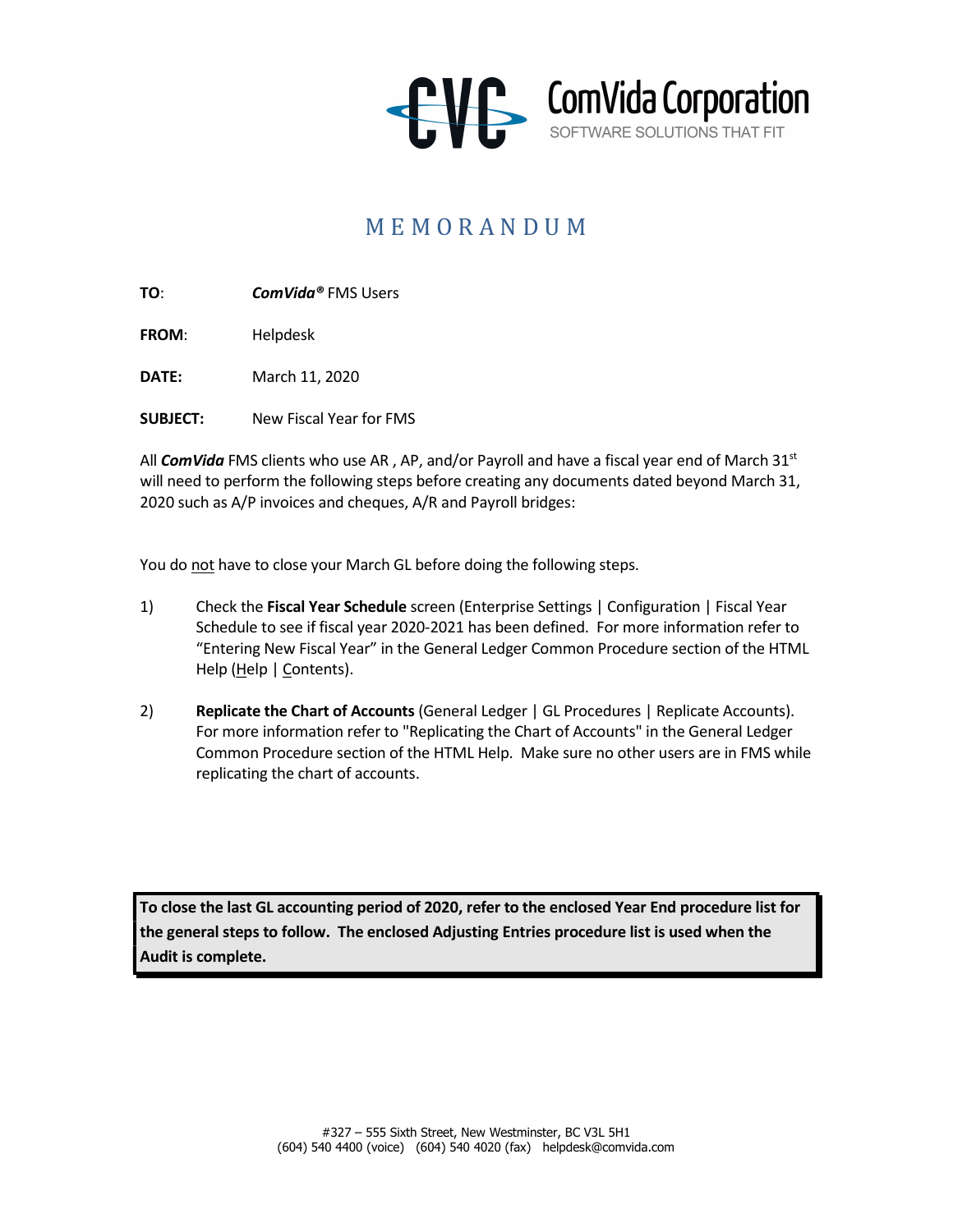## Preparing for the Next Fiscal Year

### A. The following steps should be done prior to the start of the new fiscal year.

- 1. Define the next fiscal year if it has not already been done (Enterprise Settings | Configuration | Fiscal Year Schedule - Add). A message box will appear asking: "Do you want to copy the current row?" Choose "No" to enter the fiscal year or click "Yes" to copy from the existing fiscal year. Enter the fiscal year (e.g. 2021) in Code: (Refer to "Entering New Fiscal Year" in the General Ledger Common Procedure section of the HTML Help.)
- 2. Replicate the Chart of Accounts. Please ensure that no one is logged onto the FMS system. Once the next fiscal year has been defined, create a chart of accounts for the new fiscal year. This step is quickly and easily performed in General Ledger | GL Procedures | Replicate Accounts. (Refer to "Replicating the Chart of Accounts" in the General Ledger Common Procedure section of the HTML Help for detailed instructions.)
- 3. Suspended Accounts (General Ledger | Chart of Accounts | Financial Accounts): any accounts that have been suspended in the current fiscal year will remain suspended in the new fiscal year.
- 4. If you use ComVida AR/Trust (v1.2), you will also need to Export Accounts (not needed if using ART5). This is done in General Ledger | GL Procedures | Export Accounts. Once this step is done, log in to AR/Trust and Reindex Files.

#### B. The following steps should be done in order to close GL at year end.

- 1. Check to make sure that the account field contains the retained earnings account(s) for each fund (General Ledger | Configuration | Funds).
- 2. Confirm that your retained earnings account(s) have been assigned the appropriate fund and account type (General Ledger | Chart of Accounts | Financial Accounts).
- 3. Confirm that all A/R, A/P and Payroll data has been bridged (or imported) and accepted for the last fiscal period (General Ledger | GL Procedures | Import Sub-Ledgers).
- 4. Print the trial balance (General Ledger | Reports | Trial Balance).
- 5. Perform close period for the last fiscal period of 2019-2020 (General Ledger | GL Procedures | Close Period). A message box will appear asking "This is the last period of the year. Do you want to create an Adjusting Period?" Choose "Yes" to create an Adjusting Period (e.g. ADJ20), and then click "Close Period" to close the last fiscal period.
- 6. Perform close period for the adjusting period of 2019-2020 (General Ledger | GL Procedures | Close Period).
- 7. Backup your files.
- 8. Perform close year for 2019-2020 (General Ledger | GL Procedures | Close Year).
- 9. Financial budgets (General Ledger | Budgets | Financial Budgets) and Statistical budgets (General Ledger | Budgets | Statistical Budgets), will need to be created for the new fiscal year. (Refer to "Importing Budgets" and "Exporting Budgets" in the General Ledger Common Procedure section of the HTML Help.)

Continue with normal monthly procedures until adjusting entries are presented by your auditor. Refer to the attached Adjusting Entries Procedure List for ComVida® FMS Accounting Year End when you are ready to create adjusting entries.